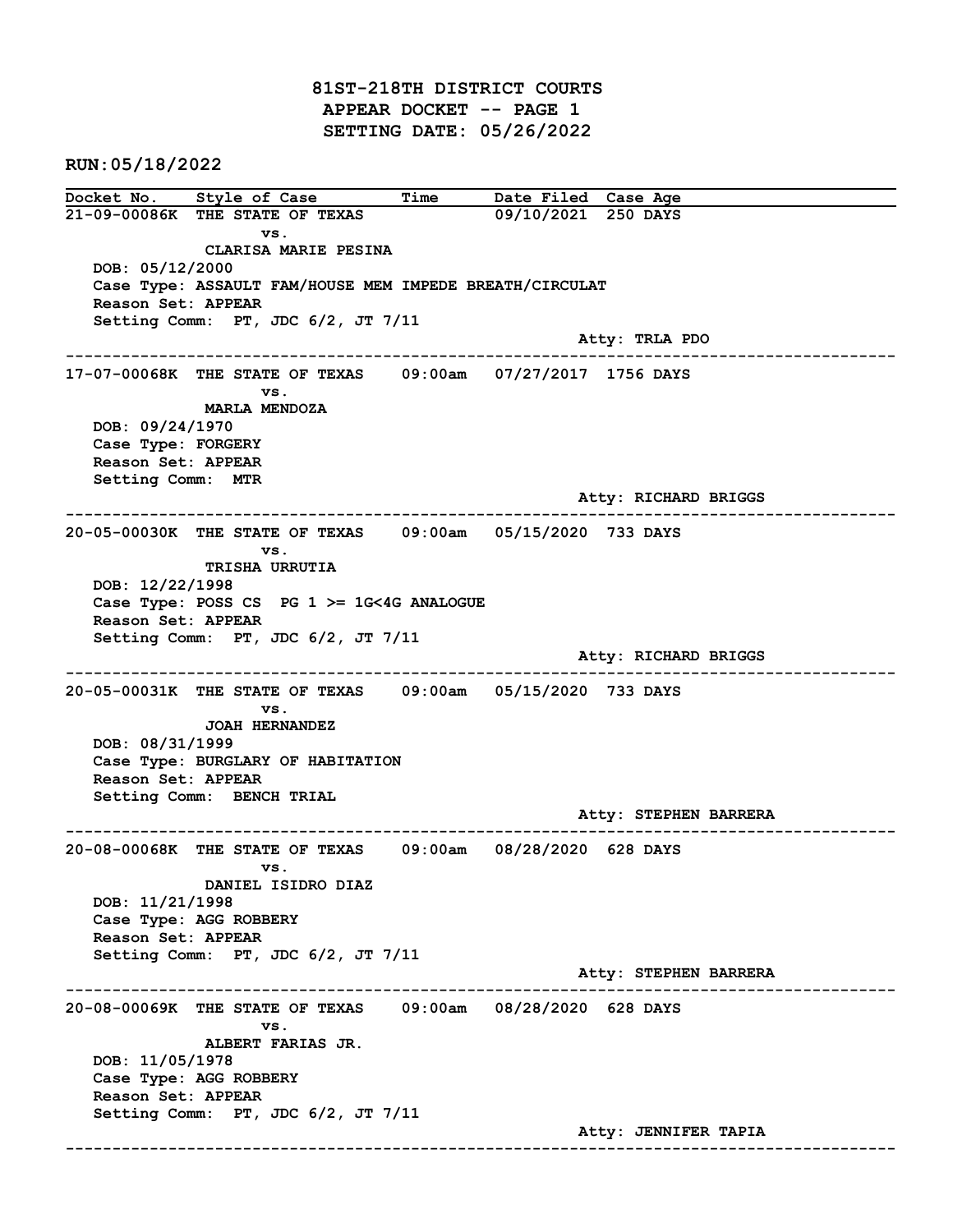81ST-218TH DISTRICT COURTS APPEAR DOCKET -- PAGE 2 SETTING DATE: 05/26/2022

RUN:05/18/2022

Docket No. Style of Case Time Date Filed Case Age 20-08-00074K THE STATE OF TEXAS 09:00am 08/28/2020 628 DAYS vs. TRISHA THOMASA URRUTIA DOB: 12/22/1998 Case Type: AGG ROBBERY Reason Set: APPEAR Setting Comm: PT, JDC 6/2, JT 7/11 Atty: RICHARD BRIGGS ------------------------------------------------------------------------------------------------------------------------ 20-09-00083K THE STATE OF TEXAS 09:00am 09/11/2020 614 DAYS vs. DANIEL ISIDRO DIAZ DOB: 11/21/1998 Case Type: AGG ASSAULT W/DEADLY WEAPON Reason Set: APPEAR Setting Comm: PT, JDC 6/2, JT 7/11 Atty: STEPHEN BARRERA ------------------------------------------------------------------------------------------------------------------------ 21-03-00019K THE STATE OF TEXAS 09:00am 03/12/2021 432 DAYS vs. RICHARD E. HYATT DOB: 08/10/1980 Case Type: POSS CS PG  $2 \ge 4$ G<400G Reason Set: APPEAR Setting Comm: PT, JDC 6/2, JT 7/11 Atty: ADRIAN PEREZ ------------------------------------------------------------------------------------------------------------------------ 21-03-00039K THE STATE OF TEXAS 09:00am 03/12/2021 432 DAYS vs. DAVID ALVARADO DOB: 08/14/1981 Case Type: IMPROPER PHOTO/VISUAL RECORDING AROUSE/GRATIFY Reason Set: APPEAR Setting Comm: PT, JDC 6/2, JT 7/11 Atty: TRLA PDO ------------------------------------------------------------------------------------------------------------------------ 21-09-00081K THE STATE OF TEXAS 09:00am 09/10/2021 250 DAYS vs. COURTNEY MARIE CISNEROS DOB: 08/30/1981 Case Type: THEFT PROP >=\$2,500<\$30K Reason Set: APPEAR Setting Comm: PT, JDC 6/2, JT 7/11 Atty: STEPHEN BARRERA ------------------------------------------------------------------------------------------------------------------------ 21-09-00090K THE STATE OF TEXAS 09:00am 09/10/2021 250 DAYS vs. JESSE JOE SALINAS DOB: 03/17/1980 Case Type: AGG ASSAULT CAUSES SERIOUS BODILY INJ Reason Set: APPEAR Setting Comm: PT, JDC 6/2, JT 7/11 Atty: TRLA PDO ------------------------------------------------------------------------------------------------------------------------